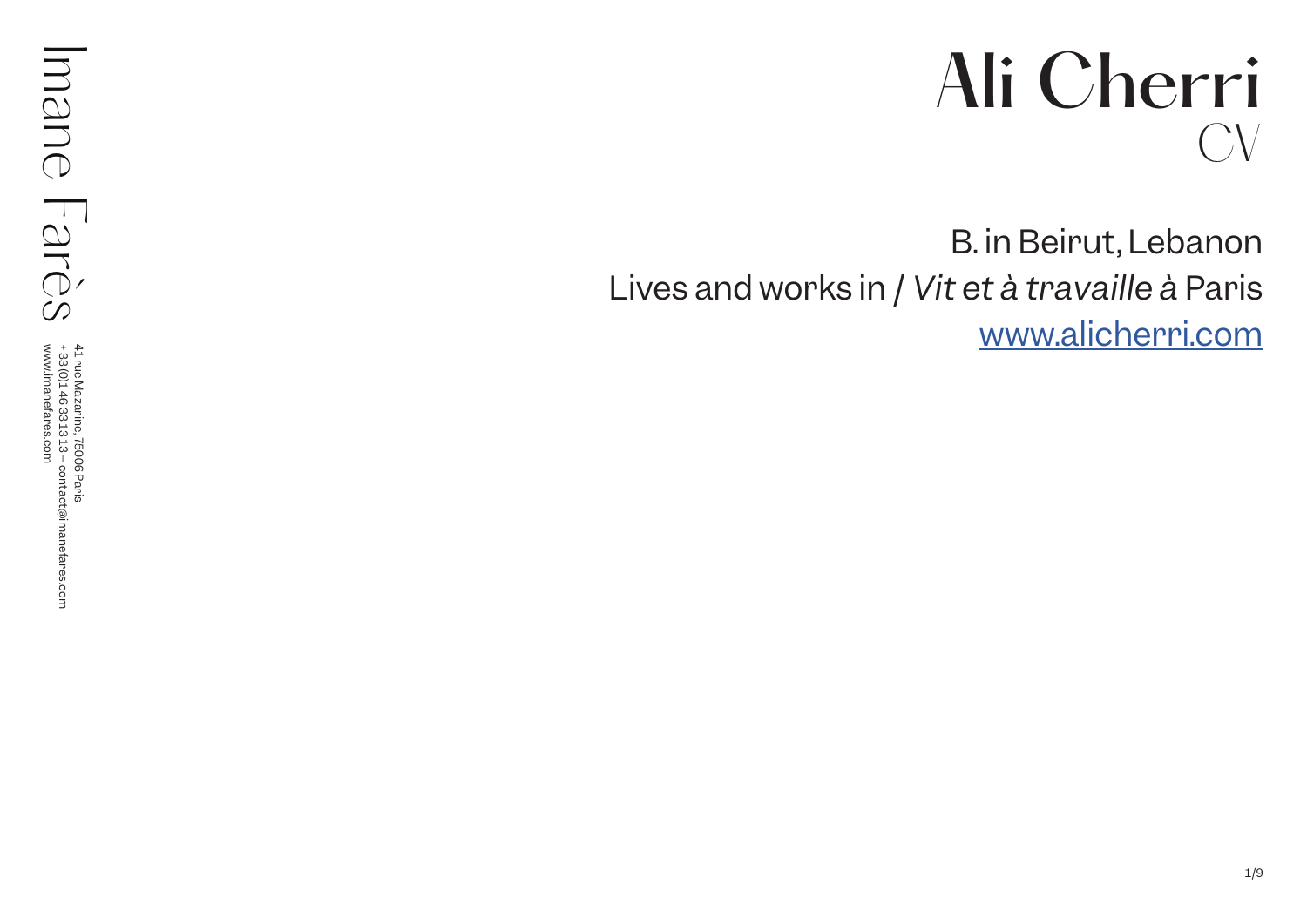|      | <b>Education / Formation</b>                                                                                                                 |
|------|----------------------------------------------------------------------------------------------------------------------------------------------|
| 2004 | Master of Performing Arts, DasArt - Academy of Theater and Dance, Amsterdam University of the Arts, Amsterdam                                |
| 2000 | Bachelor of Graphic Design, The American University of Beirut, Beirut                                                                        |
|      |                                                                                                                                              |
|      | Solo shows / Expositions personnelles                                                                                                        |
| 2022 | Solo exhibition, The Herbert Art Gallery & Museum, Coventry, UK                                                                              |
|      | Ali Cherri: If you prick us, do we not bleed?, National Gallery, London, UK                                                                  |
|      | Return of the Beast, Imane Farès, Paris, France                                                                                              |
|      | Somniculus, Uppsala Art Museum, Sweden                                                                                                       |
| 2018 | Tales from the Riverbed, Clark House, Mumbay, India                                                                                          |
| 2017 | Dénaturé, Galerie Imane Farès, Paris, France                                                                                                 |
|      | From Fragment to Whole, Jönköping County Museum, Jönköping, Sweden                                                                           |
|      | Programme Satellite 10: Somniculus, curated by Osei Bonsu, CAPC, Bordeaux and Jeu de Paume, Paris (catalogue)                                |
| 2016 | A Taxonomy of Fallacies: The Life of Dead Objects, Sursock Museum, Beirut, Lebanon                                                           |
| 2014 | Bird's Eye View, Contemporary Art Platform Kuwait, Kuwait                                                                                    |
|      | On things that move, Galerie Imane Farès, Paris, France                                                                                      |
| 2012 | Bad Bad Images, Galerie Imane Farès, Paris, France                                                                                           |
| 2011 | A fleur de peau, Galerie Regard Sud, Lyon, France                                                                                            |
|      |                                                                                                                                              |
|      | Group shows, performances & screenings / Expositions collectives, performances et projections                                                |
| 2022 | The Milk of Dreams, curated by Cecilia Alemani, 59th International Art Exhibition, Biennale Arte 2022, La Biennale di Venezia, Venice, Italy |
|      | Habiter les interstices. Beyrouth, les artistes et la ville, Galerie Michel Journiac, Paris                                                  |
|      | Amakin, 21,39 Jeddah Arts, curated by Venetia Porter, The Saudi Art Council, Jeddah, Saudi Arabia                                            |
| 2021 | How will it end?, Fondation Boghossian, Brussels, Belgium                                                                                    |
|      | In Between Days, screenings of The Digger, Salomon R. Guggenheim Museum, New York, USA                                                       |
|      | Le palais à quatre heure, Palais Idéal du Facteur Cheval, Hauterives, France                                                                 |
|      | Épiphanie de la terre, B7L9 Fondation Kamel Lazaar, Tunis, Tunisia                                                                           |
|      | Kochi-Muziris Biennale 2021, curated by Shibigi Rao, Kochi, India                                                                            |
| 2020 | La vie des tables, Centre d'art contemporain d'Ivry - le Crédac, Ivry-sur-Seine, France                                                      |
|      | Comme un parfum d'aventure, curated by Marilou Leneuville et Matthieu Lelièvre, macLYON, Lyon, France                                        |
|      | Trembling Landscapes; Between Reality and Fiction, curated by Nat Muller, EYE Filmmuseum, Amsterdam, The Netherlands                         |
|      | Minds Rising, Spirits Tuning, Gwangju Biennale 2020, curated by Defne Ayas & Natasha Ginwala, Gwanju, South Korea                            |
|      | « Le vent se lève », MAC VAL, Musée d'art contemporain du Val-de-Marne, Vitry-sur-Seine, France                                              |
|      |                                                                                                                                              |

41 rue Mazarine, 75006 Paris (0)1 46 33 13 13 – contact@imanefares.com www.imanefares.com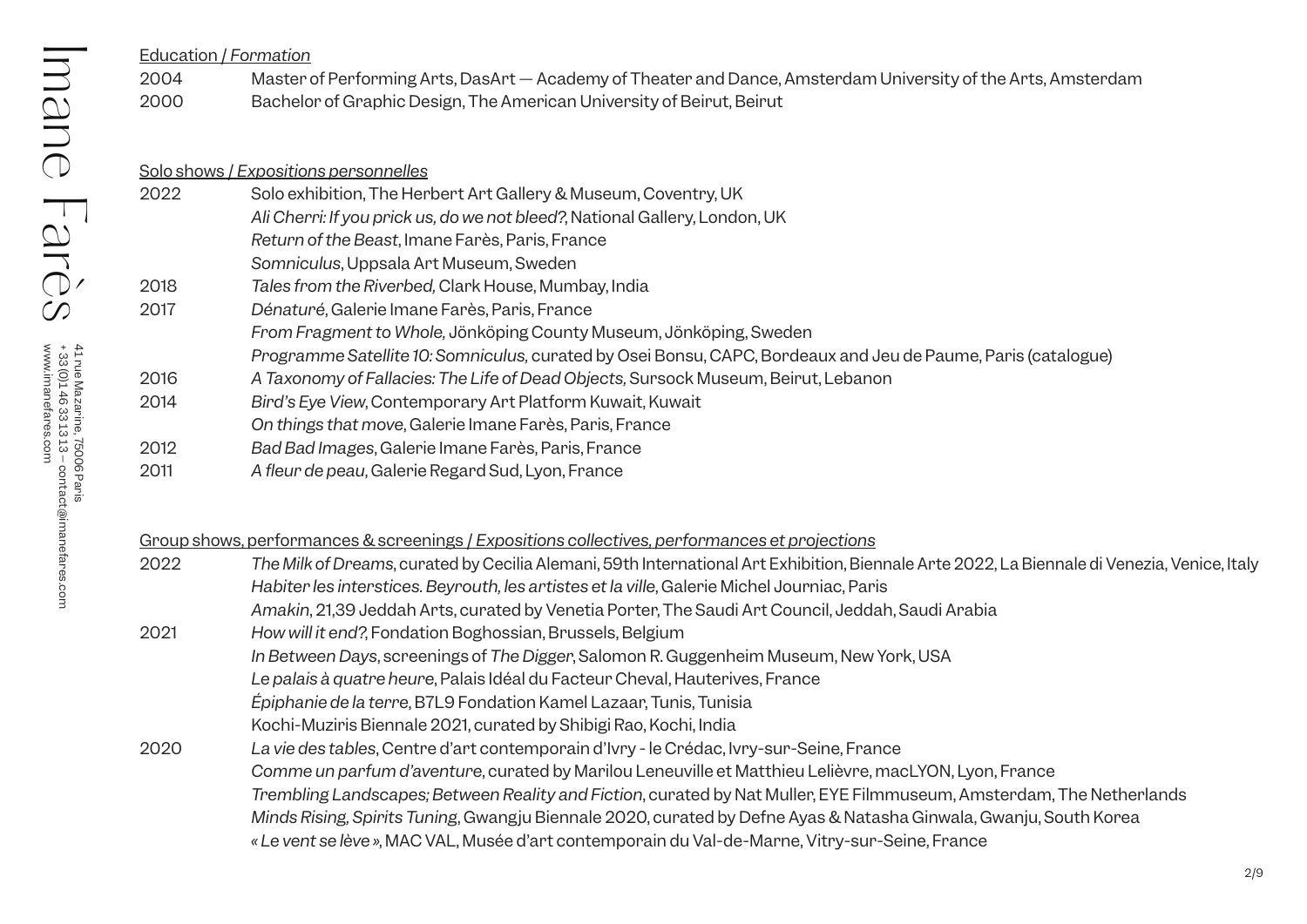|      | Traits d'union.s, Manifesta 13 Marseille, Marseille, France                                                                                                                                                                                                                  |
|------|------------------------------------------------------------------------------------------------------------------------------------------------------------------------------------------------------------------------------------------------------------------------------|
|      | Orientalism. The construction of images of the Near Fast and North Africa (1800-1956), Institut Valencià d'Art Modern   IVAM,<br>Valencia, Spain                                                                                                                             |
| 2019 | Contre-histoires, Hotel Fontfreyde - Centre Photographique Clermont-Ferrand, org. by FRAC Auvergne, Clermond-Ferrand, France<br>Immortality: 5th Ural Industrial Biennial of Contemporary Art, curated by Xiao Wieng, Ural Optical-Mechanical Plant, Ekaterinburg,<br>Russia |
|      | Phantom Limb, curated by Nora Razian, Jameel Arts Center, Dubaï, UAE                                                                                                                                                                                                         |
|      | Liquid Horizon, curated by Rado Ištok, Transit, Bratislava, Slovakia                                                                                                                                                                                                         |
|      | Beirut Lab 1975(2020), Claire Trevor School of the Arts, University of California, Irvine, USA                                                                                                                                                                               |
|      | An Opera for Animals, Para Site, Hong Kong, China & Rockbund Art Museum, Shanghai, China                                                                                                                                                                                     |
|      | Le vent et les oiseaux m'encouragent, Palais Idéal du Facteur Cheval, Hauterives, France                                                                                                                                                                                     |
|      | Gaïa, que deviens-tu?, curated by Caroline Messensee, Maison Guerlain, Paris, France                                                                                                                                                                                         |
|      | Water Blues, performance-lecture at Palais de la Découverte, Parades for FIAC / Silencio, Paris, France / Fórum do Futuro, Porto,<br>Portugal / Jameel Arts Centre, Dubai                                                                                                    |
| 2018 | Punk Orientalism, curated by Sara Raza, MacKenzie Art Gallery, Regina, Canada                                                                                                                                                                                                |
|      | MAC International Prize, The MAC, Belfast, Dublin                                                                                                                                                                                                                            |
|      | Beyond Borders, Bogossian Foundation/Villa Empain, Brussels, Belgium (catalogue)                                                                                                                                                                                             |
|      | D'archéo d'art, quand art et archéologie se regardent, Musée d'art et d'histoire de Seine-Saint-Denis, Saint-Denis, France                                                                                                                                                   |
|      | 8e biennale internationale d'art contemporain de Melle, le grand Monnayage, Melle, France (catalogue)                                                                                                                                                                        |
|      | Léonard de Vinci, le rêve du vol, Le Château du Clos Lucé, Amboise, France                                                                                                                                                                                                   |
|      | But a Storm is Blowing from Paradise, curated by Sara Raza, Galleria d'Arte Moderna, Milan, Italy                                                                                                                                                                            |
|      | Statues Also Die, Fondazione Sandretto Re Raubedengo, Turin, Italy                                                                                                                                                                                                           |
|      | Fragiles Héritages, Musée Crozatier, Le Puy-en-Velay, France                                                                                                                                                                                                                 |
|      | Water Blues, performance-lecture at Onassis Stegi, Athens, Greece                                                                                                                                                                                                            |
| 2017 | Home Beirut. Sounding the Neighbors, curated by Hou Hanru and Giulia Ferracci, MAXXI, Museo Nazionale Delle Arti Del XXI Secolo,                                                                                                                                             |
|      | Rome, Italy (catalogue)                                                                                                                                                                                                                                                      |
|      | Fruit of sleep, curated by Reem Fadda and Christine Tohme, 13th Sharjah Biennial, Act II, Sharjah, UAE                                                                                                                                                                       |
|      | Rendez-vous, 14 <sup>ème</sup> Biennale de Lyon, curated by Thierry Raspail, Emmanuel Tibloux, Nathalie Ergino & Isabelle Bertolotti, Lyon, France<br>Anarchéologie, curated by Marcella Lista, Centre Georges Pompidou, Paris, France                                       |
|      | Tous, des sang-mêlés, curated by Julie Crenn & Frank Lamy, Mac Val, Vitry-sur-Seine, France                                                                                                                                                                                  |
| 2016 | The End of the World, curated by Fabio Cavallucci, Luigi Pecci Center for Contemporary Art, Prato, Italy                                                                                                                                                                     |
|      | Homo Faber: Rainbow Caravan, Aichi Triennale 2016, curated by Chihiro Minato, Aichi, Japan (catalogue)                                                                                                                                                                       |
|      | Matérialité de l'invisible : L'archéologie des sens, le Centquatre, Paris, France                                                                                                                                                                                            |
|      | March meetings, Sharjah, UAE                                                                                                                                                                                                                                                 |
|      | International Film Festival Rotterdam, Netherlands                                                                                                                                                                                                                           |
|      |                                                                                                                                                                                                                                                                              |

Imane Farès + 33

41 rue Mazarine, 75006 Paris (0)1 46 33 13 13 – contact@imanefares.com www.imanefares.com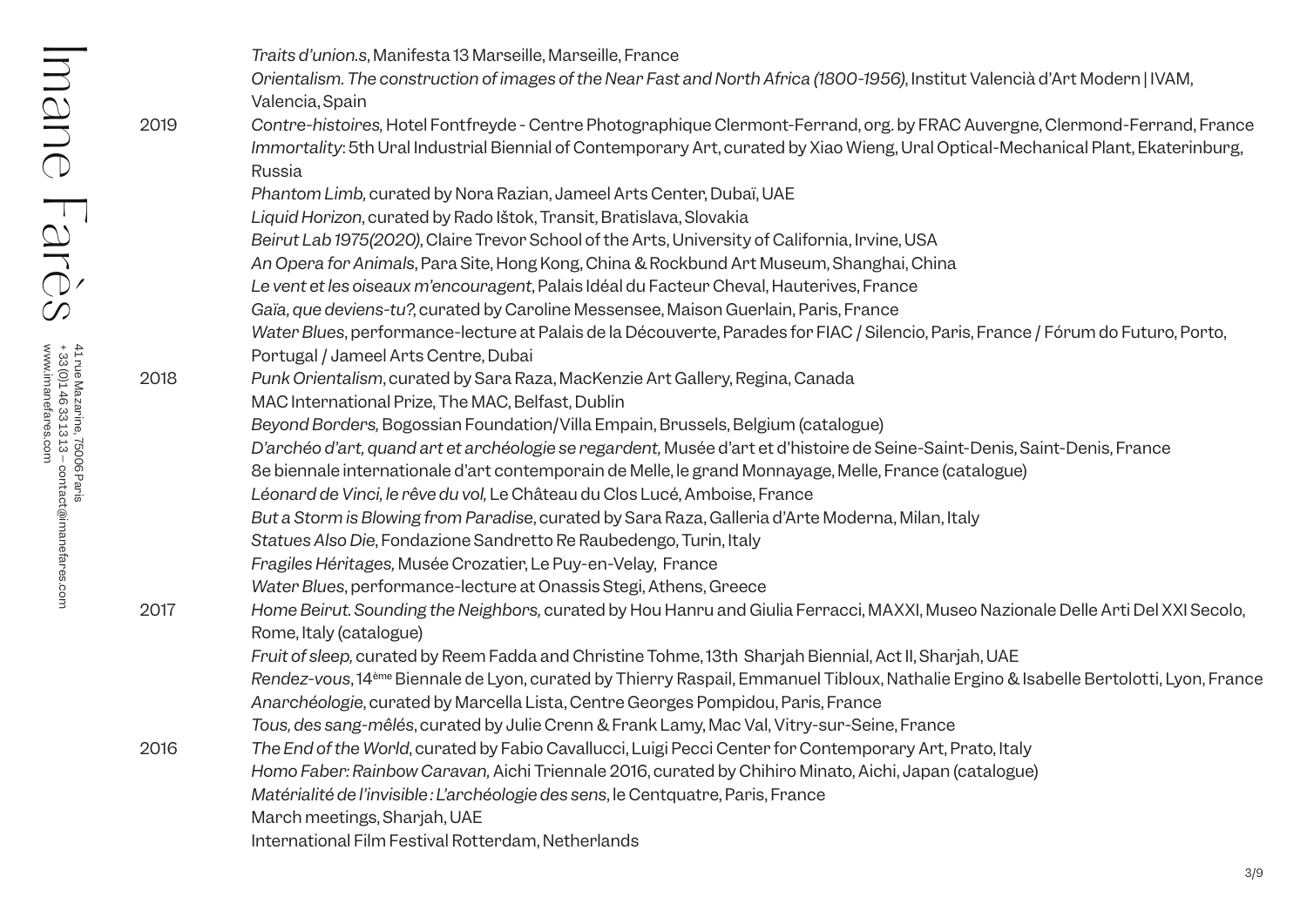| mane                                                                                                | 2015 | 2nd Imagine science Abu Dhabi Film Festival, Abu Dhabi, UAE<br>Deserts (with Basma Alsharif), Galerie Imane Farès, Paris, France<br>Open Rhapsody, Maison Européenne de la Photographie, Paris, France (catalogue) |
|-----------------------------------------------------------------------------------------------------|------|--------------------------------------------------------------------------------------------------------------------------------------------------------------------------------------------------------------------|
|                                                                                                     |      | La Città che sale, curated by Chelsea Haines, Bid Project Gallery, Milan, Italy                                                                                                                                    |
|                                                                                                     |      | The Written City, curated by Michel Dewilde, Triennale de Bruges, Belgium                                                                                                                                          |
|                                                                                                     |      | La mer au milieu des Terres // Mare medi terraneum, curated by Cécile Bourne-Farrell, EsBaluard Museum of Modern and                                                                                               |
|                                                                                                     |      | Contemporary Art Palma, Palma, Spain                                                                                                                                                                               |
| Farès                                                                                               |      | Heaven and Hell. From magic carpets to drones, Villa Empain - Fondation Boghossian, Brussels, Belgium                                                                                                              |
|                                                                                                     |      | Lest The Two Seas Meet, Museum of Modern Art Warsaw, Warsaw, Poland                                                                                                                                                |
|                                                                                                     | 2014 | Passé simple, futurs composés, Centquatre, curated by: Amanda Abi Khalil, Paris France                                                                                                                             |
|                                                                                                     |      | Ce que raconte la solitude, curated by Elena Lydia Scipioni, Friche Belle de Mai, Marseille (catalogue)                                                                                                            |
|                                                                                                     |      | MENA Pavilion, curated by Catherine David, Singapour Art Fair 2014, Singapour                                                                                                                                      |
|                                                                                                     |      | Songs of Loss and Songs of Love: Oum Kulthoum, Lee Nan-Young and their 1967 "Almost" Encounter, curated by Sam Bardaouil and                                                                                       |
| 41 rue Mazarine, 75006 Paris<br>+ 33 (0)146 33 13 13 – contact@imanefares.com<br>www.imanefares.com |      | Till Fellrath, Gwangju Museum of Art, Gwangju, Korea                                                                                                                                                               |
|                                                                                                     |      | Helsinki Photography Biennial, Helsinki, Finland                                                                                                                                                                   |
|                                                                                                     |      | IndieLisboa, International Independent Film Festival (Competition) - Lisbon, Portugal                                                                                                                              |
|                                                                                                     |      | ZKM - Center for Art and Media - Karlsruhe, Germany                                                                                                                                                                |
|                                                                                                     |      | A-I-R Laboratory - Centre for Contemporary Art (Residency) - Warsaw, Poland                                                                                                                                        |
|                                                                                                     |      | AFAC Film Festival - Beirut, Lebanon                                                                                                                                                                               |
|                                                                                                     |      | Beirut Art Center, Film Programme curated by Georges Didi-Huberman and Arno Gisinger – Beirut, Lebanon                                                                                                             |
|                                                                                                     | 2013 | Dubai International Film Festival, UAE                                                                                                                                                                             |
|                                                                                                     |      | Sur la route de la soie, curated by Brahim Alaoui, Yallay Art Space, Hong Kong                                                                                                                                     |
|                                                                                                     |      | States in Time, film screening program, Tate Modern, London, UK                                                                                                                                                    |
|                                                                                                     |      | TIFF, Toronto International Film Festival, Toronto, Canada                                                                                                                                                         |
|                                                                                                     |      | Southern Panorama, VideoBrasil - SECS, São Paulo, Brazil                                                                                                                                                           |
|                                                                                                     |      | International Documentary and Short Film Festival, Prizren, Kosovo                                                                                                                                                 |
|                                                                                                     |      | Collections / Collection, Le Sept/Cinq, Paris, France                                                                                                                                                              |
|                                                                                                     |      | Home Works VI: A Forum on Cultural Practices, Ashkal Alwan, Beirut, Lebanon (catalogue)                                                                                                                            |
|                                                                                                     |      | Festival Alwan Film Festival, New York, USA                                                                                                                                                                        |
|                                                                                                     |      | San Francisco International Film Festival, USA                                                                                                                                                                     |
|                                                                                                     |      | FESTIVAL Oberhausen, Germany                                                                                                                                                                                       |
|                                                                                                     |      | Forum Expanded - Berlinale, Germany                                                                                                                                                                                |
|                                                                                                     |      | Art Dubai - THE HATCH (with Hassan Khan and Anri Sala), curated by Maha Maamoun, UAE                                                                                                                               |
|                                                                                                     | 2012 | Mapping Subjectivity, Experimentation in Arab Cinema from the 1960s to Now MoMA Film, New York, USA                                                                                                                |
|                                                                                                     |      | Doha Tribeca Film Festival 2012, Doha, Qatar                                                                                                                                                                       |

4/9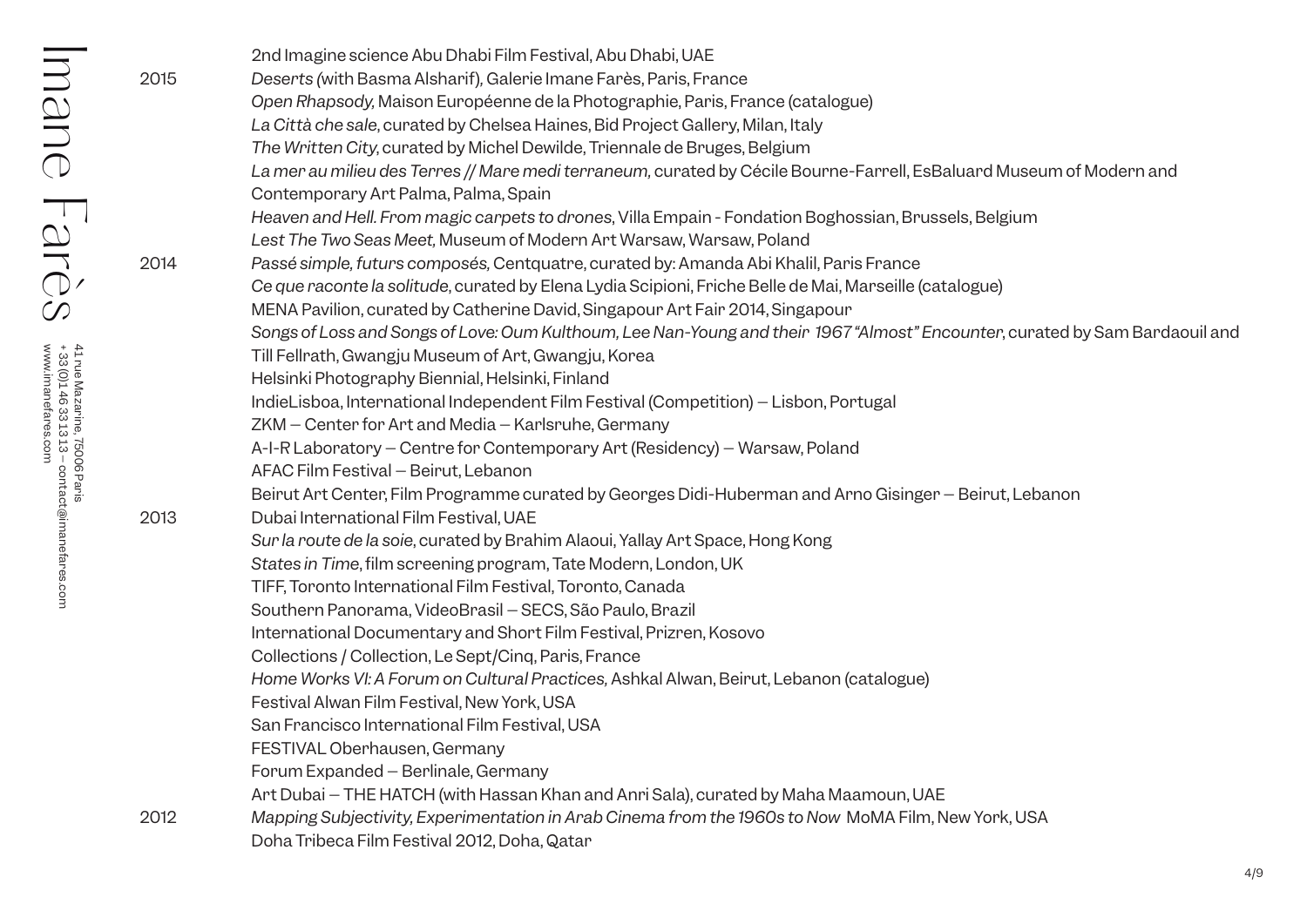|      | TIFF, Toronto International Film Festival, Toronto, Canada                                                                       |
|------|----------------------------------------------------------------------------------------------------------------------------------|
|      | FID Marseille 2012                                                                                                               |
|      | Beirut II, Contemporary Art Platform, Koweit                                                                                     |
|      | Mohsen Gallery, Rybon Art Centre, Tehran, Iran                                                                                   |
|      | 41st edition of the International Film Festival Rotterdam, Rotterdam, The Netherlands                                            |
|      | Dégagements, Institut du Monde Arabe, Paris, France                                                                              |
| 2011 | Exposure 2011, Beirut Art Center, Beirut, Lebanon (catalogue)                                                                    |
|      | Southern Panorama, VideoBrasil - SECS, São Paolo, Brazil                                                                         |
|      | Makan Art Space, Amman, Jordan                                                                                                   |
|      | Beirut Ô Beirut, Centre Pompidou, Paris, France                                                                                  |
|      | Beirut, Kunsthalle, Vienna, Austria                                                                                              |
|      | 1 an déjà!, Galerie Imane Farès, Paris, France                                                                                   |
| 2010 | Co-incidences, Galerie Imane Farès, Paris, France                                                                                |
|      | The Delfina Foundation, Artist to Artist - London, UK                                                                            |
| 2009 | Fiction in Action, Raster Gallery, Warsaw, Poland                                                                                |
|      | A Fantasy For Alain Karow, Contemporary Image Collective, Cairo, Egypt (catalogue)                                               |
| 2008 | Home Works IV: A Forum on Cultural Practices, Ashkal Alwan, Beirut, Lebanon                                                      |
|      | Esto no es una exposición, Huarte Centro de Arte Contemporáneo, Navarra, Spain                                                   |
| 2007 | Port Izmir Festival, Izmir, Turkey                                                                                               |
|      | Beirut Stories, Majestic Petra Festival, Jordan                                                                                  |
|      | Edinburgh International Film Festival, Edinburgh, UK                                                                             |
|      | Festival Paris Cinéma, Paris, France                                                                                             |
|      | In Focus, Tate Modern, London, UK                                                                                                |
|      | Mostravideo, Instituto Itaú Cultural Belo Horizonte, Brazil                                                                      |
|      | The Karma of War, SUNY Stony Brook, New York, USA                                                                                |
|      | Image-thought, Belo Horizonte, Brazil                                                                                            |
| 2006 | Out of Beirut, Modern Art Oxford, Oxford, UK                                                                                     |
|      | Home Works III: A Forum on Cultural Practices, Ashkal Alwan, Beirut, Lebanon (catalogue)                                         |
|      | Kunst-Werke Berlin E.V., Institute For Contemporary Art, Berlin, Germany                                                         |
|      | Kasa Galerie, Istanbul, Turkey                                                                                                   |
|      | Dictionary of War, Munich, Germany                                                                                               |
| 2005 | Décodage Liban: Une introduction à la production culturelle libanaise et ses motivations, Manifesta – Amsterdam, The Netherlands |
|      | VideoBrasil, São Paulo, Brasil                                                                                                   |
|      | 18ème Instants Vidéo : De la puissance de la mémoire, soirée présentée par le magazine Bref, Paris, France                       |
|      | Vidéo libanaise : entre fiction et réalité, Théâtre Le Tarmac de la Villette, Paris, France                                      |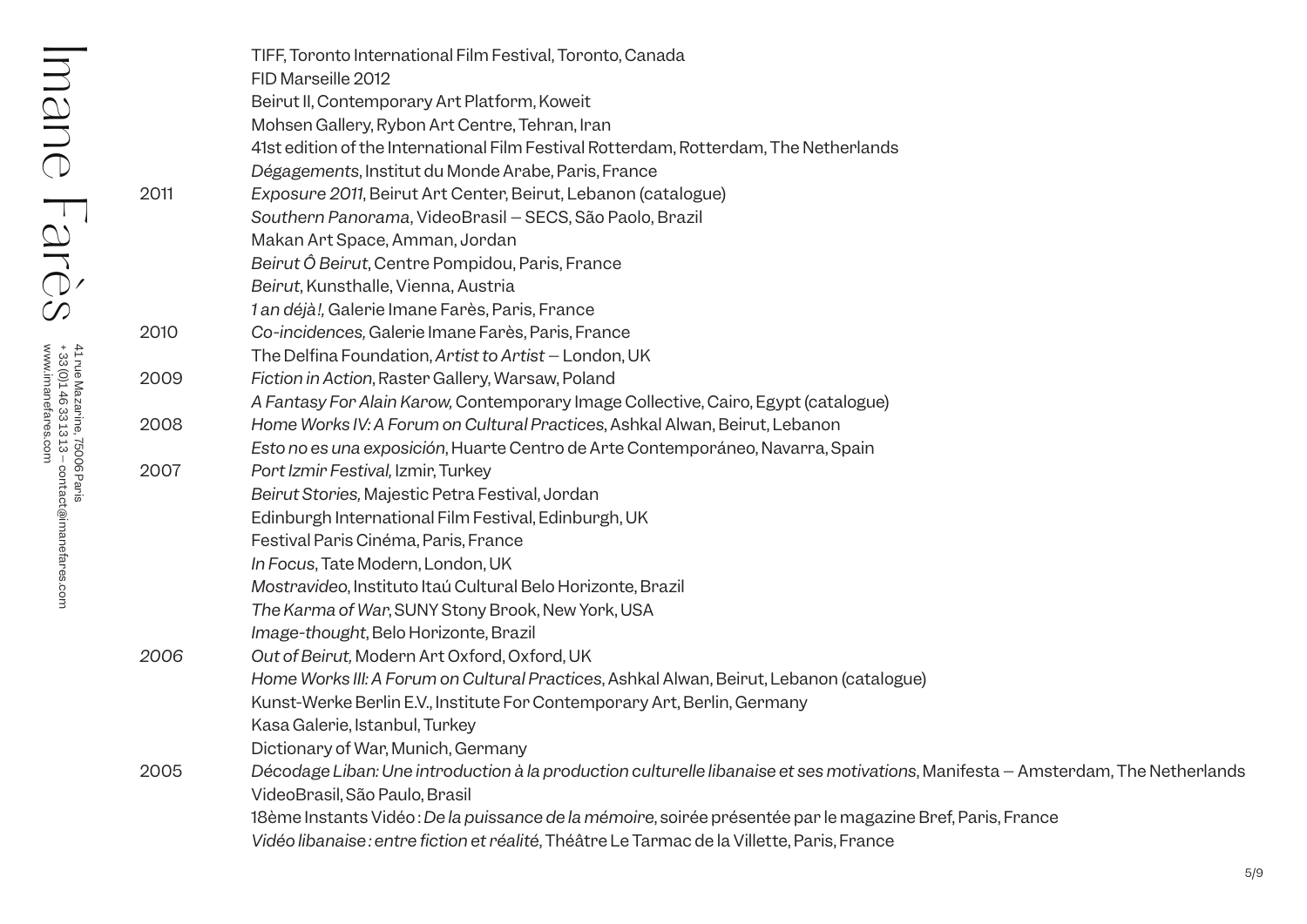|      | Festival des Instants Vidéo Numériques et Poétiques, Marseille, France<br>Home Works III: A Forum on Cultural Practices, Beirut, Lebanon |
|------|------------------------------------------------------------------------------------------------------------------------------------------|
|      | KunstFilmBiennale, Cologne, Germany                                                                                                      |
|      | Medien und Architektur Biennale, Graz, Austria                                                                                           |
|      |                                                                                                                                          |
|      | Catalogues & publications                                                                                                                |
| 2022 | National Gallery Artist in Residence: Ali Cherri, Published by National Gallery Company Ltd, London                                      |
| 2021 | Ali Cherri. Earth, Fire, Water, Éditions Dilecta, Paris                                                                                  |
| 2020 | The Book of Mud, artist's book, Published by Dongola Limited Editions (Beirut). Vision & direction: Abed Alkadiri. Edition of 65.        |
| 2018 | Beirut, Ali Cherri, Photography by Ayla Hibri, part of the publication of Of Other Spaces, The Abraaj Group Art Prize 2018               |
|      | 8e biennale internationale d'art contemporain de Melle, le grand Monnayage, Ed. Dilecta, Paris, p. 42                                    |
|      | Beyond Borders, Bogossian Foundation/Villa Empain, Ed. European Investment Bank, Brussels, p. 118-119                                    |
| 2017 | Home Beirut. Sounding the Neighbors, MAXXI, Museo Nazionale Delle Arti Del XXI Secolo, Ed. CURA.BOOKS, p. 172-175                        |
|      | Protocollum, 2017/18, Global Perspectives on Visual Vocabulary, Ed. DICKERSBACH KUNSTVERLAG, p. 2016-209                                 |
|      | L'Économie du Vivant, Chapitre 1: Somniculus, Ali Cherri, Ed. CAPC, musée d'art contemporain de Bordeaux, Jeu de Paume and               |
|      | FNAGP / Maison d'Art Bernard Anthonioz, 2017                                                                                             |
| 2016 | Homo Faber: Rainbow Caravan, Aichi Triennale 2016, Ed. Aichi Triennale, Japan                                                            |
| 2015 | Open Rhapsody, Maison Européenne de la Photographie, Ed. Open Rhapsody, Paris                                                            |
| 2014 | Bird's Eye View, Ali Cherri, Ed. Contemporary Art Platform, Kuwait                                                                       |
|      | Petresin-Bachelez Natasa, "In the Presence of a Catastrophe", in on things that move, Ed. Galerie Imane Farès, Paris                     |
|      | Ce que raconte la solitude, Friche Belle de Mai, Ed. ART-O-RAMA, Marseille                                                               |
|      | "Ali Cherri", in Art Cities of the Future, 21st-Century Avant-Gardes, Ed. Phaidon, p. 19-21                                              |
| 2012 | Zaatari Akram, 'Scratching and stretching skin" in Ali Cherri - Bad Bad Images, Ed. Galerie Imane Farès, Paris                           |
| 2011 | Exposure 2011, Ed. Beirut Art Center, Beirut, p. 18-27                                                                                   |
| 2009 | A Fantasy For Alain Kaprow, Contemporary Image Collective, Cairo, Ed. Kusnthalle Bern, Bern                                              |
| 2006 | Out of Beirut, Ed. Modern Art Oxford, Oxford p. 102-103                                                                                  |
|      | "Give me a Body Then, A Performance by Ali Cherri", Home Works III: A Forum on Cultural Practices, Ed. Ashkal Alwan, Beirut, p. 162-171  |

*Diskurs 05*, European festival for young performing arts, Giessen, Germany

## Press (selection) / *Presse (sélection)*

2022 Durbin Andrew, "'The Milk of Dreams' Tests a Theory of the Porthuman", Critic's Guide, Exhibition Reviews, FRIEZE, April 20, 2022 Luke Ben, "Ali Cherri: If you prick us, do we not bleed? at the National Gallery review - vandalism made good", Evening Standard, March 2022 Rawlinson Kevin, "National Gallery exhibition explores trauma throught vandalised paintings", The Guardian, March 16, 2022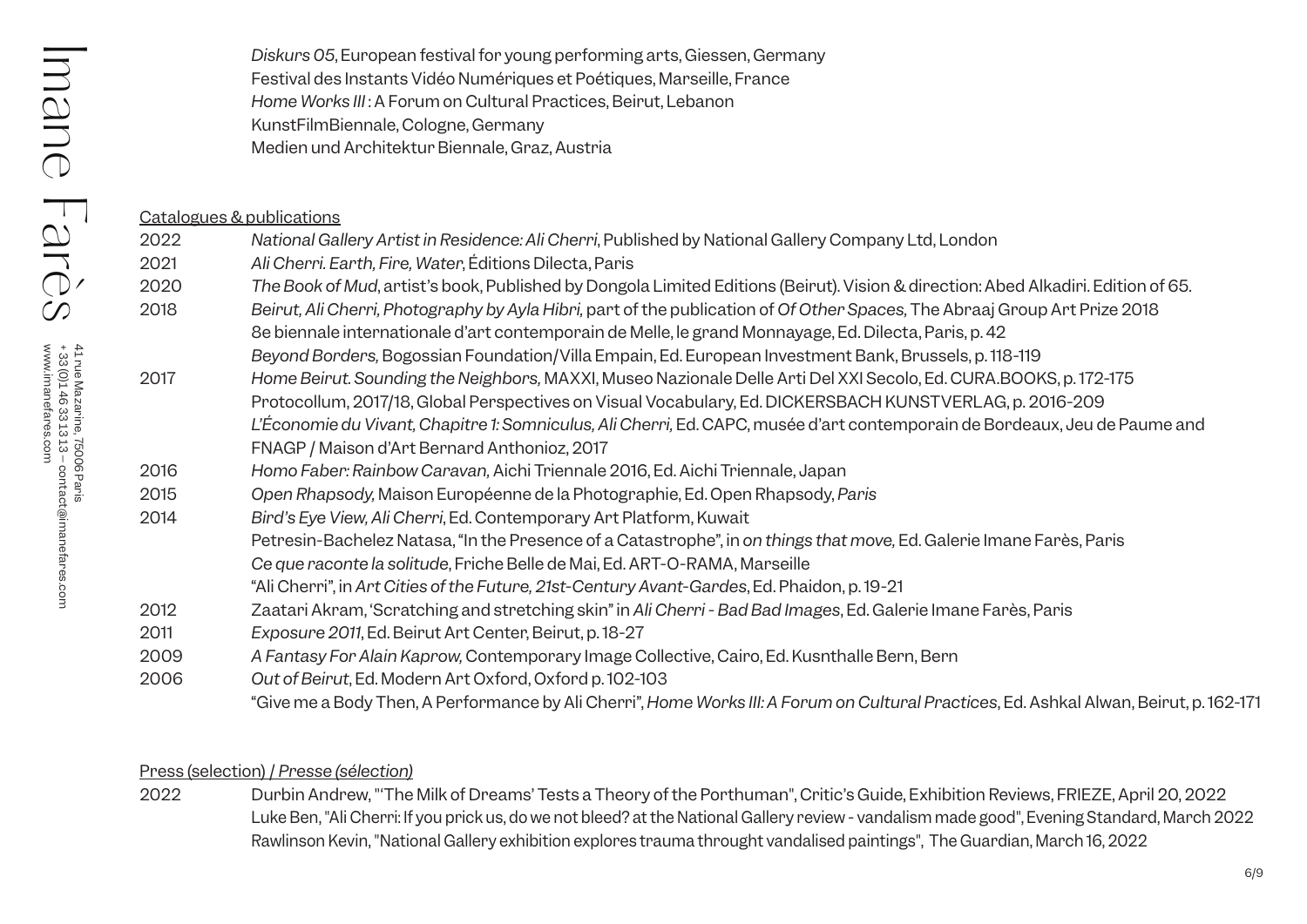| 2019 | "L'empire des roses", Val de Marne, Le magazine du département, n° 368, July/August 2019, p. 43                                            |
|------|--------------------------------------------------------------------------------------------------------------------------------------------|
|      | Zalzal Zéna, "Quand Ali Cherri (re)met la nature en vitrine", L'Orient le Jour, June 4, 2019                                               |
|      | Azimi Roxana, "Épreuves d'artistes", Historia Hors série Beyrouth, histoire d'une renaissance, June/July 2019, p. 96-97                    |
|      | Drake Cathryn, "Questioning Museology as a Medium for Conveying Culture", Frieze, January 11, 2019                                         |
| 2018 | Muller Nat, "Stones Turned: Digging into the Past, Digging into the Present", di'van, December 2018, p. 44-53                              |
|      | Dessent Blaire, "Ali Cherri & Friedrich Lüth. Reflexion autour de l'archéologie moderne et de la valeur des objets" & Cherri Ali, "Dans le |
|      | desert du Soudan, Témoignage sur le vif d'Ali Cherri", TL Magazine 30, Ed. Pro Materia, Brussels, Autumn/Winter 2018-19, p. 52-63          |
|      | Le Quotidien de l'Art, n° 1589, October 22, 2018, p. 11                                                                                    |
|      | Malvoisin Armelle, "Des solos contre le zapping", Le Quotidien de l'Art, n° 1586, October 17, 2018, p. 7-9                                 |
|      | Azimi Roxana, "Au Liban, l'art sur le qui-vive", L'Hebdo du Quotidien de l'Art, September 14, 2018, p. 7-9                                 |
|      | Wychowanok Thibaut, "Moyen-Orient: ces artistes qui bousculent la scène artistique", Numéro, August 31, 2018                               |
|      | Perbal Ingrid, "Les mémoires", Qantara, n°106, January 2018, p. 22-23                                                                      |
| 2017 | Du Blé Didier, "Images d'un temps passé", Petites affiches, p. 14, November 7, 2017                                                        |
|      | "Ali Cherri", Wall Street Journal, April 6, 2017                                                                                           |
|      | Vettier Elsa, "Marta Gili and Osei Bonsu", zérodeux, Spring 2017                                                                           |
|      | Gleyze Valentin, "Ali Cherri: somniculus", Critique d'art [online], May 2017, http://critiquedart.revues.org/25539                         |
|      | Bouruet-Aubertot Véronique, "Le monde meurtri d'Ali Cherri", Connaissance des Arts, March 2017, p. 97-98                                   |
|      | Perbal Ingrid, "Ali Cherri, se réapproprier le passé", Qantara, n°102, January 2017, p. 22-23                                              |
| 2016 | Picard Andréa, "Ali Cherri, Gazing at the Catastrophe", Cinema Scope, p. 66-69                                                             |
|      | Rizvi, Uzma Z. "Violent Collections, Anxious Things: Archaeology and Ali Cherri's A Taxonomy of Fallacies", contemp+orary, feature #2,     |
|      | April 10, 2016                                                                                                                             |
| 2015 | Quilty Jim, "The art of ruins falling into ruin", The Daily Star, August 22, 2015                                                          |
| 2014 | Marsaud Olivia, "Ali Cherri fait frémir le Liban", Diptyq, n° 22, February/March 2014, p. 26                                               |
| 2013 | Buali, Sheyma, "Image and Imagination, Ali Cherri in conversation with Sheyma Buali", Ibraaz, Platform 006, November 2013                  |
|      | "Ali Cherri, la poésie politique", Victoire, n° 295, September 21, 2013, p. 26                                                             |
|      | "The Poetics of Disappearance", Daily Canvas, Issue 4, Art Dubai Edition, March 22/23, 2013                                                |
| 2012 | Courrier International, Dégagements, La Tunisie un an après, Exposition d'art contemporain du 17 janvier au 1er avril 2010                 |
|      | Anderson John, "The Past Is Always Present, Even Uninvited", The New York Times, October 26, 2012                                          |
|      | Couturier Elisabeth, "Beyrouth, une vraie mine d'art", Paris Match, n° 3294, July 5, 2012 p. 26                                            |
|      | Wilson-Goldie Kaelen, "Stand Up, One Woman's Protest in Damascus", Frieze, Issue 148, June 2012                                            |
|      | Radwan Nadia & Tembély Aminata, "Le "printemps des rues", une creation arabe contemporaine en mutation", Moyen-Orient, n°14,               |
|      | April/June 2012                                                                                                                            |
|      | Colonna-Césari Annick, "Art: L'autre revolution arabe", L'Express, n° 3159, January 18, 2012, p. 99-101                                    |
| 2011 | Zalzal Zéna, ""Expsoure 2011", cuvée d'artistes prometteurs au BAC", l'Orient-Le Jour, December 16, 2011                                   |
| 2009 | Wilson-Goldie Kaelen, "A Fantasy for Allan Kaprow", ARTFORUM, September 2009, p. 312                                                       |

Imane Farès  $\operatorname{Ind}_{\operatorname{Superspace}}(S) \cong \operatorname{Ind}_{\operatorname{Superspace}}(S) \cong \operatorname{Ind}_{\operatorname{Superspace}}(S) \cong \operatorname{Ind}_{\operatorname{Superspace}}(S) \cong \operatorname{Ind}_{\operatorname{Superspace}}(S) \cong \operatorname{Ind}_{\operatorname{Superspace}}(S) \cong \operatorname{Ind}_{\operatorname{Superspace}}(S) \cong \operatorname{Ind}_{\operatorname{Superspace}}(S) \cong \operatorname{Ind}_{\operatorname{Superspace}}(S) \cong \operatorname{Ind}_{\operatorname{Superspace}}(S) \cong \operatorname{Ind}_{\operatorname{Superspace}}(S) \cong$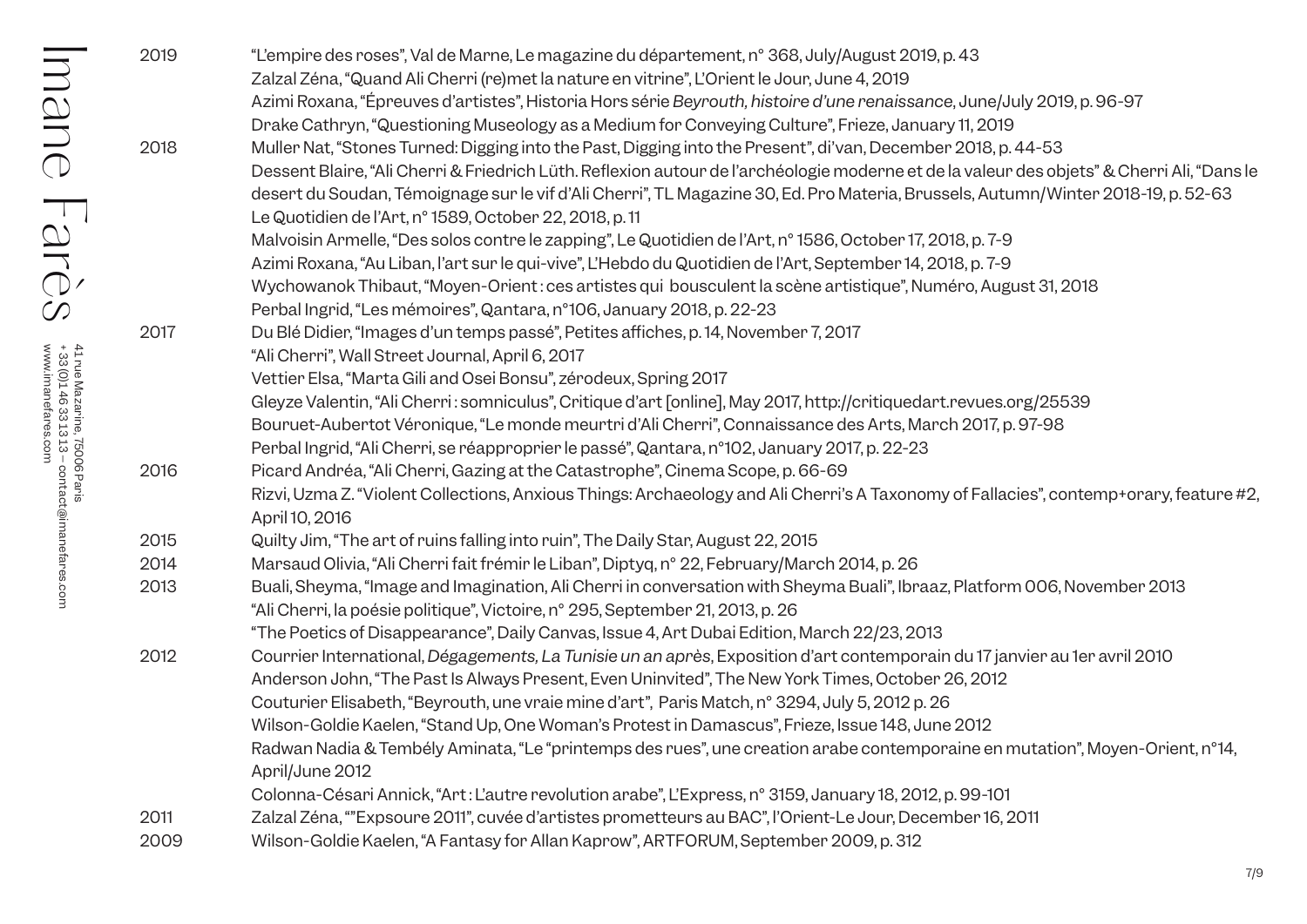41 rue Mazarine, 75006 Paris

(0)1 46 33 13 13 – contact@imanefares.com

www.imanefares.com

|      | <u>Awards, residences &amp; fellowships / Prix, résidences et bourses de recherches</u>                                    |
|------|----------------------------------------------------------------------------------------------------------------------------|
| 2022 | Silver Lion for a Promising Young Participant in the International Exhibition The Milk of Dreams, La Biennale di Venezia   |
| 2021 | Artist in residence at the National Gallery, London, UK                                                                    |
| 2020 | Hubert Bals Fund Script & Development « Bright Future » - The Dam                                                          |
|      | Aide aux cinémas du monde du CNC - The Dam                                                                                 |
| 2018 | Shortlisted - Abraaj Group Art Prize                                                                                       |
| 2017 | Rockefeller Foundation Bellagio Center Residency Program                                                                   |
| 2016 | The Film Study Center at Harvard University's Robert E. Fulton III Fellowship for Nonfiction Filmmaking                    |
| 2015 | New Vision Prize for the best experimental film at the International Film Festival of Copenhagen - The Digger              |
|      | Honourable mention, Associação Cultural Videobrasil, 19th Contemporary Art Festival Videobrasil I Southern Panoramas - The |
|      | <b>Disquiet</b>                                                                                                            |
| 2013 | Best Director, Dubai International Film Festival - The Disquiet                                                            |
| 2005 | FAAP Digital Arts Award, VideoBrasil, São Paulo, Brasil                                                                    |
|      |                                                                                                                            |

## Institutional collections / *Collections publiques et fondations*

Musée national d'art moderne/Centre Georges Pompidou, Paris, France

Cnap (Centre National des Arts Plastiques), Paris, France

Fonds d'art contemporain – Paris Collections, Paris, France

MAC VAL, Musée d'Art Contemporain du Val-de-Marne, Vitry-sur-Seine, France

Kadist Art Foundation, Paris, France

Domaine de Chamarande, Chamarande, France

Frac Provence-Alpes-Côte d'Azur, Marseille, France

Frac Nouvelle Aquitaine-MÉCA, Bordeaux, France

Les Abattoirs, Musée – Frac Occitanie Toulouse, France

MACBA - Fundacio, Museu d'Art Contemporani de Barcelona, Barcelona, Spain

Ursula blickle – videoarchiv – Kunsthalle Wien, Vienna, Austria

Solomon R. Guggenheim Museum, New York, USA

Sursock Museum, Beirut, Lebanon

Vehbi Koç Foundation, Istanbul, Turkey

Art Jameel, Dubai, UAE

Sharjah Art Foundation, Sharjah, UAE

Barjeel Foundation, Sharjah, UAE

Fondation Saradar, Beirut, Lebanon